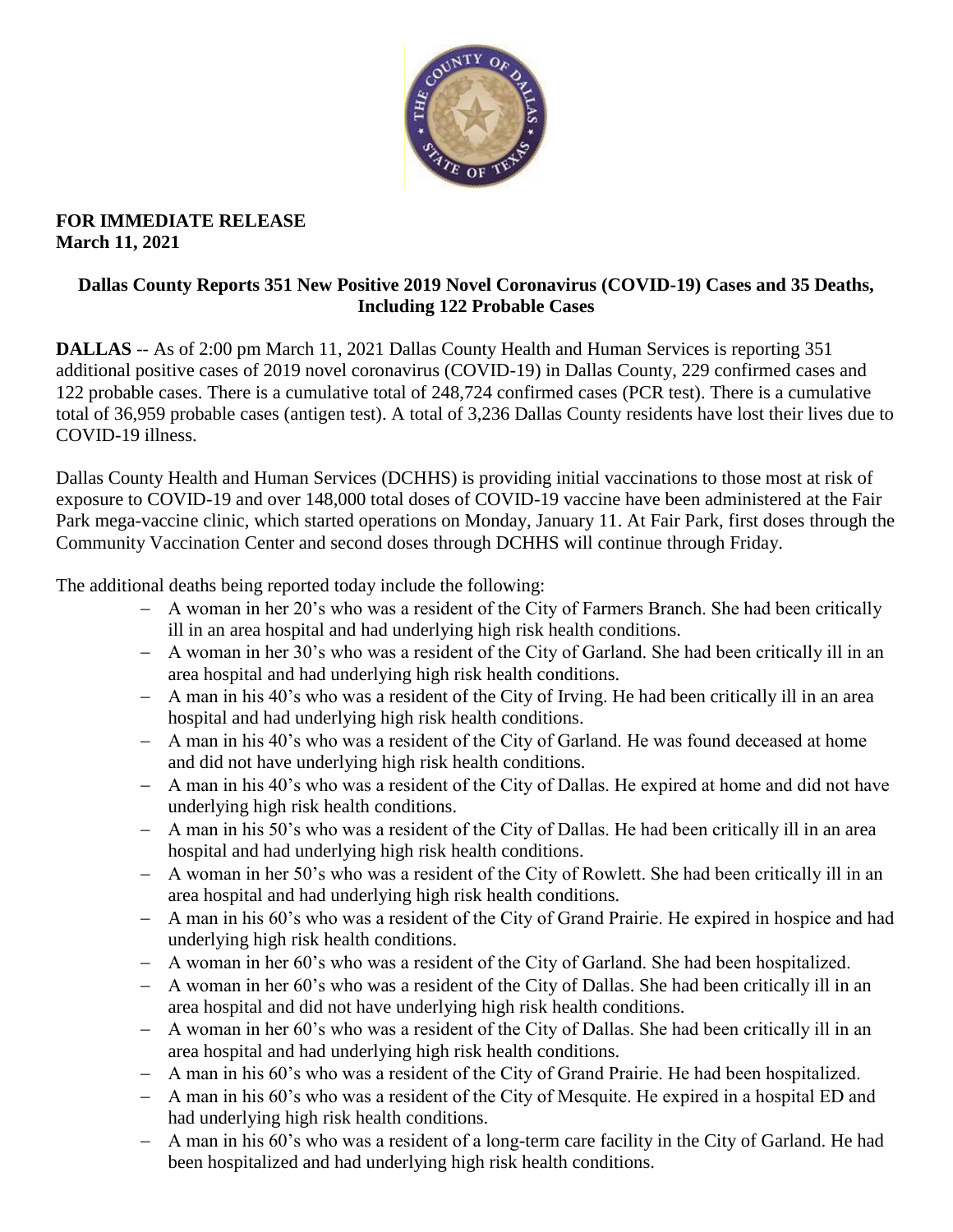- A man in his 60's who was a resident of the City of Cockrell Hill. He had been hospitalized and had underlying high risk health conditions.
- A woman in her 60's who was a resident of the City of Dallas. She expired in a facility and had underlying high risk health conditions.
- A woman in her 70's who was a resident of the City of Dallas. She had been critically ill in an area hospital and had underlying high risk health conditions.
- A man in his 70's who was a resident of the City of Dallas. He had been critically ill in an area hospital and had underlying high risk health conditions.
- A woman in her 70's who was a resident of the City of Dallas. She had been hospitalized and had underlying high risk health conditions.
- A woman in her 70's who was a resident of the City of Dallas. She had been critically ill in an area hospital and had underlying high risk health conditions.
- A man in his 70's who was a resident of a long-term care facility in the City of Balch Springs. He expired in the facility and had underlying high risk health conditions.
- A man in his 70's who was a resident of a long-term care facility in the City of Mesquite. He expired in the facility and had underlying high risk health conditions.
- A man in his 80's who was a resident of the City of Dallas. He had been hospitalized and had underlying high risk health conditions.
- A woman in her 80's who was a resident of the City of Dallas. She had been hospitalized and had underlying high risk health conditions.
- A man in his 80's who was a resident of the City of Mesquite. He had been hospitalized and had underlying high risk health conditions.
- A woman in her 80's who was a resident of the City of Dallas. She expired in hospice care and had underlying high risk health conditions.
- A woman in her 80's who was a resident of the City of Desoto. She had been critically ill in an area hospital and had underlying high risk health conditions.
- A man in his 80's who was a resident of a long-term care facility in the City of Dallas. He expired in the facility and had underlying high risk health conditions.
- A woman in her 80's who was a resident of the City of Grand Prairie. She had been hospitalized and had underlying high risk health conditions.
- A man in his 80's who was a resident of the City of Irving. He had been critically ill in an area hospital and had underlying high risk health conditions.
- A woman in her 80's who was a resident of the City of Dallas. She expired in hospice care and had underlying high risk health conditions.
- A woman in her 80's who was a resident of the City of Grand Prairie. She had been hospitalized and had underlying high risk health conditions.
- A woman in her 80's who was a resident of a long-term care facility in the City of Irving. She expired in hospice and had underlying high risk health conditions.
- A man in his 90's who was a resident of the City of Dallas. He expired at home and had underlying high risk health conditions.
- A man in his 90's who was a resident of the City of Dallas. He had been hospitalized and had underlying high risk health conditions.

One case of a B.1.526 variant of SARS-CoV-2 has been newly reported in a resident of Dallas County; this individual did not have a history of travel outside of Dallas County. Nine cases of the SARS-CoV-2 variant B.1.1.7 have been identified in residents of Dallas County. One was hospitalized and five had history of recent domestic travel outside of Texas. The provisional seven-day average of daily new confirmed and probable cases (by date of test collection) for CDC week 8 was **457**, which is a rate of **17.3** daily new cases per 100,000 residents. The percentage of respiratory specimens testing positive for SARS-CoV-2 remains high, with **12.1%** of symptomatic patients presenting to area hospitals testing positive in week 8 (week ending 2/27/21).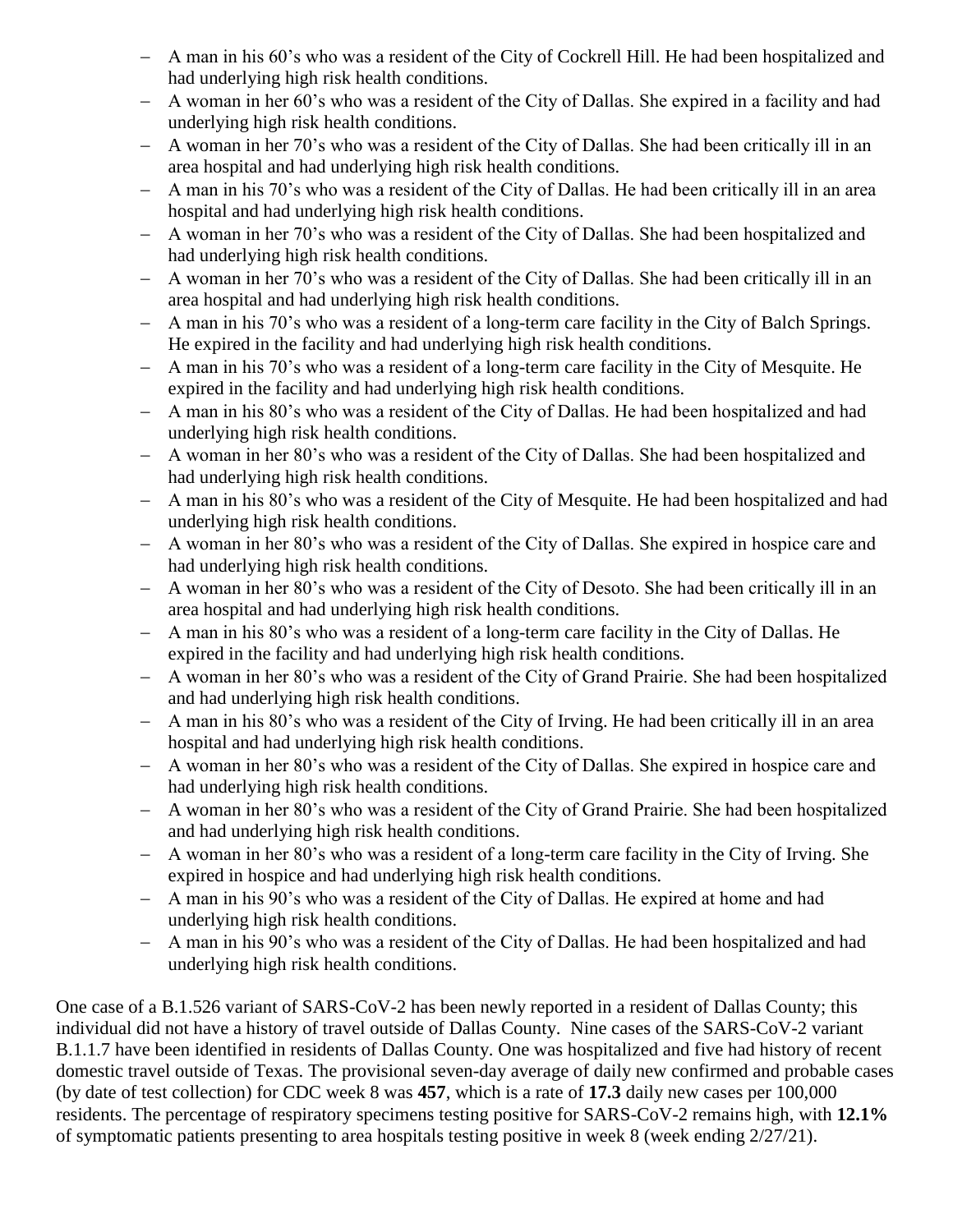During the past 30 days, there were 1,714 COVID-19 cases in school-aged children and staff reported from 504 separate K-12 schools in Dallas County. An additional death of a teacher's assistant in a Dallas County K-12 school from COVID-19 was confirmed this past week.

There are currently 43 active long-term care facility outbreaks. A cumulative total of 4,225 residents and 2,332 healthcare workers in long-term facilities in Dallas have been diagnosed with COVID-19. Of these, 969 have been hospitalized and 624 have died. About 22% of all deaths reported to date have been associated with longterm care facilities. Eleven outbreaks of COVID-19 in congregate-living facilities (e.g. homeless shelters, group homes, and halfway homes) have been reported in the past 30 days. A cumulative total of 402 residents and 203 staff members in congregate-living facilities in Dallas have been diagnosed with COVID-19.

Of all confirmed cases requiring hospitalization to date, more than two-thirds have been under 65 years of age. Diabetes has been an underlying high-risk health condition reported in about a third of all hospitalized patients with COVID-19. New cases are being reported as a daily aggregate, with more detailed summary reports updated Tuesday and Friday evenings are available at: [https://www.dallascounty.org/departments/dchhs/2019](https://www.dallascounty.org/departments/dchhs/2019-novel-coronavirus/daily-updates.php) [novel-coronavirus/daily-updates.php.](https://www.dallascounty.org/departments/dchhs/2019-novel-coronavirus/daily-updates.php)

Local health experts use hospitalizations, ICU admissions, and ER visits as three of the key indicators in determining the COVID-19 Risk Level (color-coded risk) and corresponding guidelines for activities during our COVID-19 response. There were 268 COVID-19 patients in acute care in Dallas County for the period ending on Wednesday, March 10. The number of emergency room visits for COVID-19 like symptoms in Dallas County was 396 for the same time-period, which represents around 15 percent of all emergency department visits in the county according to information reported to the North Central Texas Trauma Regional Advisory Council. These decreasing numbers are evidence of good practices related to masking, distancing and avoiding gatherings, unlike what we saw over the winter holidays. Please be mindful of these recommended actions over spring break and spring holidays. We remain concerned for additional waves due to a potential rise in variants and because community spread remains high creating an environment for cases to reignite. We encourage everyone to follow public health guidance, continue masking and avoid crowded and non-essential indoor settings. Updated UTSW forecasting indicates hospitalizations between 130-220 and daily case counts between 240-500 by March 25. You can find additional information on risk-level monitoring data [here.](https://www.dallascounty.org/Assets/uploads/docs/hhs/2019-nCoV/C-19-risklevelmgmt/031021-DallasCounty-COVID-19-Hospitalization-Data.pdf)

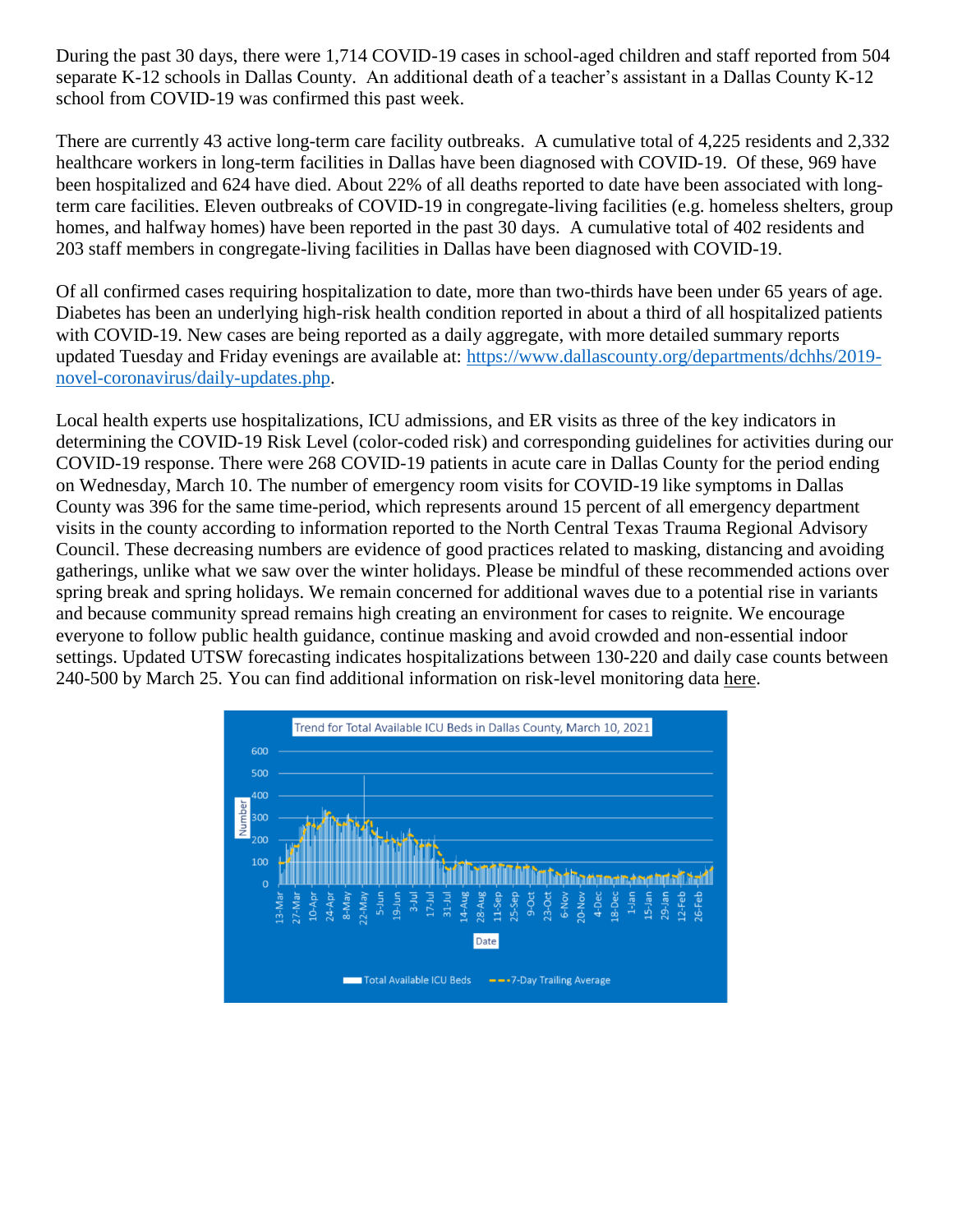





"Today we report 35 additional deaths from COVID-19 and 351 additional positive cases. One of the cases we report today is the B.1.526 variant that began in New York City. This, coupled with several cases last week of the B.1.1.7 variant that began in the United Kingdom, shows that the more contagious variants have arrived here in Dallas County. The person diagnosed with the B.1.526 variant did not have a history of travel outside of Dallas County. It is likely that many others with milder symptoms, who were not tested, are transmitting these more contagious variants. The B.1.1.7 and B.1.526 variants currently make up over half the cases in New York City.

The emergence of these strains is another strong reason to continue to wear a mask, social distance, wash hands frequently, avoid crowds and forego get-togethers. By practicing the fact-based approaches that provided